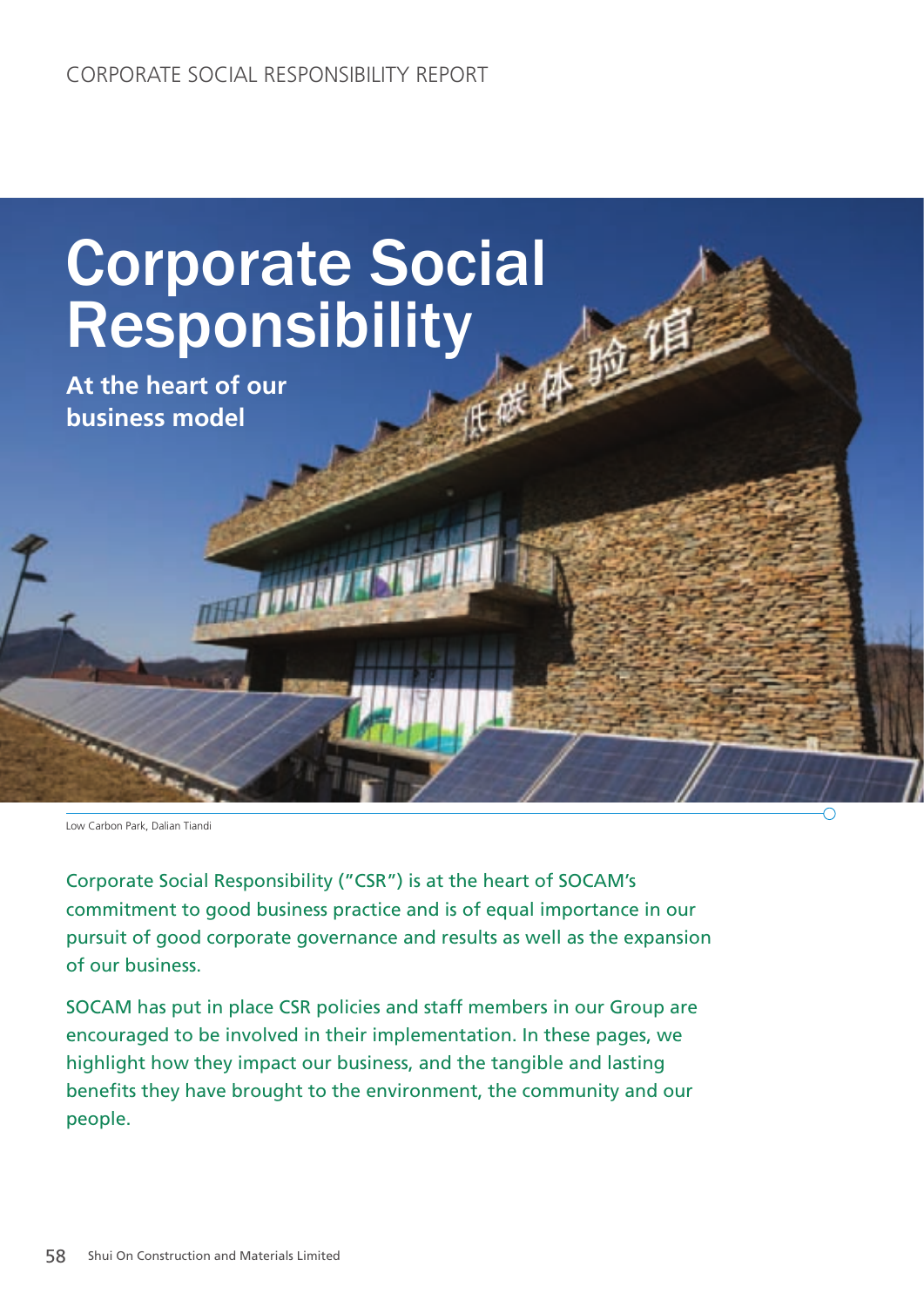#### **CSR and the environment**

The rapid development of China and the move towards urbanisation and massive infrastructural investment offers both opportunities and challenges to a company like ours to be proactive and environmentally sensitive in our property development, cement production and construction activities.

In all of our operations, we are mindful to the need to conserve energy and natural resources as well as find ways to reduce waste and emissions. Design-and-build operations, for example, incorporate aesthetic and practical benefits to end-users. Recently, much more emphasis has been placed on sustainable green communities which we have made a major pledge of our corporate objectives.

### **Unveiling the Low Carbon Park at Dalian Tiandi – A green landmark**

The low carbon park at the Dalian Tiandi, a knowledge community project of over 3 million square metres in Dalian in which SOCAM is the managing partner, was open. The overall planning and design of Dalian Tiandi was based on and directed by the concept of self-sustainable development, with its low carbon park demonstrates the living of reducing emissions of greenhouse gases, conserving energy resources and raising awareness of environmental protection, further serving as a kind of popular science education. Through this

project, it is expected a change of our living, as well as living in harmony with the nature.

Some of the green features for energy conservation and waste reduction include renewable energy systems such as wind turbines, solar power system, solar distillation, usage of lightguides, heat recovery system, rain water collection system, organic toilets, green roofs, bicycle tracks and forestation, aiming to bring zero carbon emission and actualise the concept of sustainable development.

#### **Pioneering greener buildings**

SOCAM's property and construction projects are now designed to achieve LEED (Leadership in Energy and Environmental Design) issued by U.S. Green Building Council or BEAM (Building Environmental Assessment Method) certification issued by BEAM Society, both of which are internationally recognised standards in environmentally responsible buildings. Our property projects have achieved most of the criteria of LEED in aspects of building envelops, energy efficiency, water efficiency, materials usage and indoor environmental quality. Among these areas, the project buildings are designed to maximise the use of natural ventilation and lighting, utilise heat recovery system and apply waste recycling and reduction.

|                                     | <b>LEED</b>               |                                                     |
|-------------------------------------|---------------------------|-----------------------------------------------------|
| <b>Property projects</b>            | pre-certification         | <b>Target to achieve</b>                            |
| Chengdu Central Point Phase II      | Obtained in March 2010    | Silver Level of Core & Shell                        |
| Guangzhou Parc Oasis                | Obtained in July 2010     | Silver Level of Core & Shell for clubhouse          |
| Shenyang Project Phase I            | Obtained in February 2010 | Silver Level of Core & Shell for commercial portion |
| Dalian Tiandi                       | Obtained in 2010          | Silver Level of Core & Shell                        |
|                                     | <b>BEAM</b>               |                                                     |
| <b>Construction projects</b>        | certification             | <b>Target to achieve</b>                            |
| Hong Kong Headquarters Building of  | Provisional award         | Platinum                                            |
| <b>Custom and Excise Department</b> | was obtained              |                                                     |
| Hong Kong Tung Chung                | Provisional award         | Gold                                                |
| <b>Municipal Building</b>           | was obtained              |                                                     |
| The Rehabilitation Block            | Provisional award         | Platinum                                            |
| at Tuen Mun Hospital, Hong Kong     | was obtained              |                                                     |

### **Green building certificate updates in 2010 – Property and construction projects**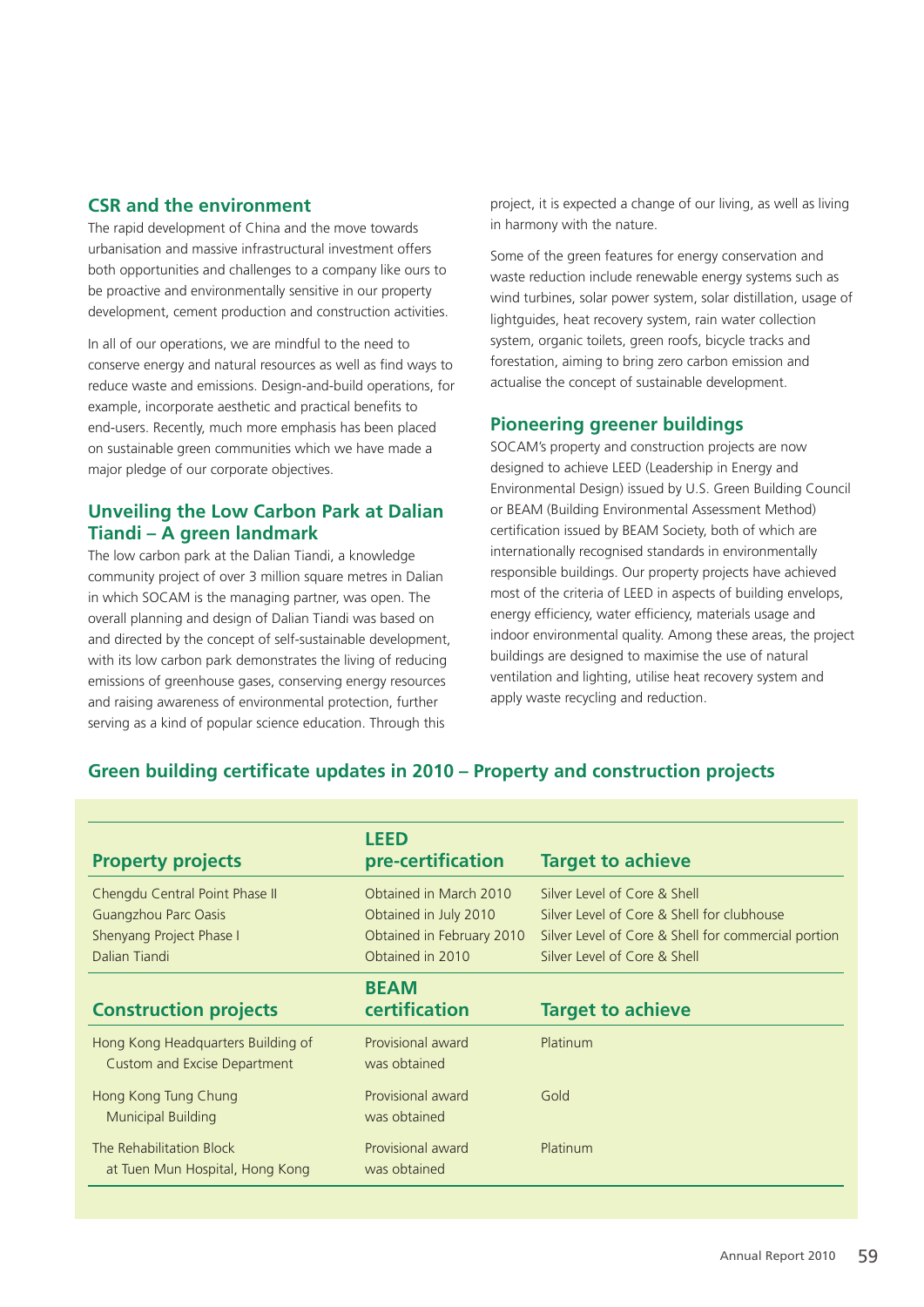## CORPORATE SOCIAL RESPONSIBILITY REPORT CSR AND THE ENVIRONMENT

The construction division is committed to building as greenly as possible. We have also attempted to minimise the impact of site works on nearby communities, and have adopted a systematic management of resources, including the recycling of waste materials whenever possible. To enhance communication, real-time LED indicators are posted at site entrances to monitor energy consumption. These devices serve as reminders for staff and the passing public on energy conservation.

## **Pilot schemes for public housing estates**

The construction criteria for the Shek Kip Mei Public Housing Estate Phase 5 have outshined many other housing projects in terms of environmental awareness. Among various environmentally-friendly features, the site adopts a pioneering energy saving device that helps save up to 8% of the total power consumption compared to any similar site. More energy-efficient LED lights provide approximately 75% of the illumination of the entire project, an on-site rarity in Hong Kong construction.

# Recycling nature for green promotion – Hong Kong Garden at Xi'an

The Hong Kong Garden is one of the features of the International Horticultural Exposition 2011 running in Xi'an for six months from late April 2011. The 716 square metre garden showcases a well-planned and sustainable public area. It is a design-andbuild project awarded to SOCAM's Construction Division by the Architectural Services Department. With a good track record in realising green concepts, Shui On Building Contractors Limited was in charge of the design and construction processes. The garden showcases the use of wind energy and recycled materials. A tree-like feature, called Tree-ZE, composes of 360 miniwindmills which generate electricity for circulating water between a pond at its base and the top of its pergola. Hexagonal floor tiles made from recycled glass and cement have also been used. It also features plants from different geographical locations, and species include the Hong Kong orchid tree, dwarf red ixora, Chinese hibiscus, rhododendron, banana shrub and sweet osmanthus. Spatial techniques have been used to enhance the apparent size of the garden, such as the planting of foliage of varying heights at different levels of terraces. Twelve million visitors are expected to visit the exposition and will be able to see Hong Kong's concept for the future of enhanced public spaces.



Hong Kong Garden of the International Horticultural Exposition 2011 in Xi'an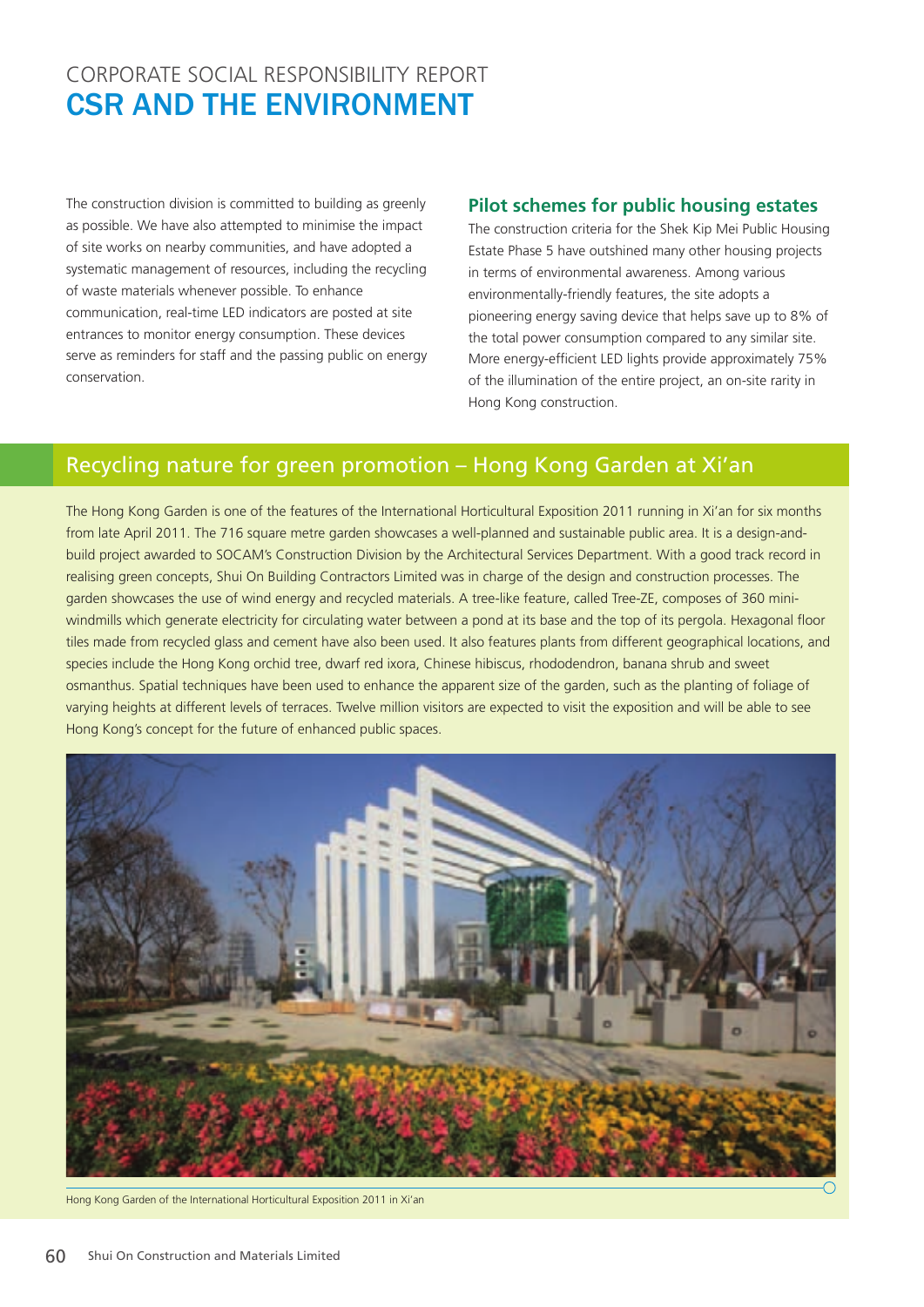## **Sustainable cement shapes an environmentally friendly skyline**

Modern cement production methods reduce the effects of emissions, natural resource depletion, waste output and degradation of land through quarrying. Lafarge Shui On Cement (LSOC) is the leader in these fields in Southwest China.

In December 2010, LSOC entered into an agreement with China Energy Conservation and Environmental Protection Group to develop low-temperature waste heat recovery systems for seven LSOC's production plants, each with over 2,000 tonne-per-day (tpd) capacity, in Yunnan and Guizhou. When these systems are put into operation in the fourth quarter of 2011, the seven plants will each consume about 30% less power and, in aggregate, generate 220 million kilowatt-hour of electricity each year, which equals to a saving of 71,000 tonnes of coal and a reduction of 176,000 tonnes of  $CO<sub>2</sub>$  emission.

### **Stakeholders' engagement**

The Group placed major emphasis on spreading the green message throughout 2010. Three company-wide events – "Green Innovation Contest", "Green Office Audit" and "Low Carbon Living Campaign" – were held to raise staff awareness on more eco-friendly living with new initiatives across a number of areas, culminating in a 60-question test on carbon footprint knowledge. The Group also continued to spread the green message to communities in which our businesses operate, from recycling campaigns in a primary school in Chengdu to eco-education campaigns for students in Hong Kong.





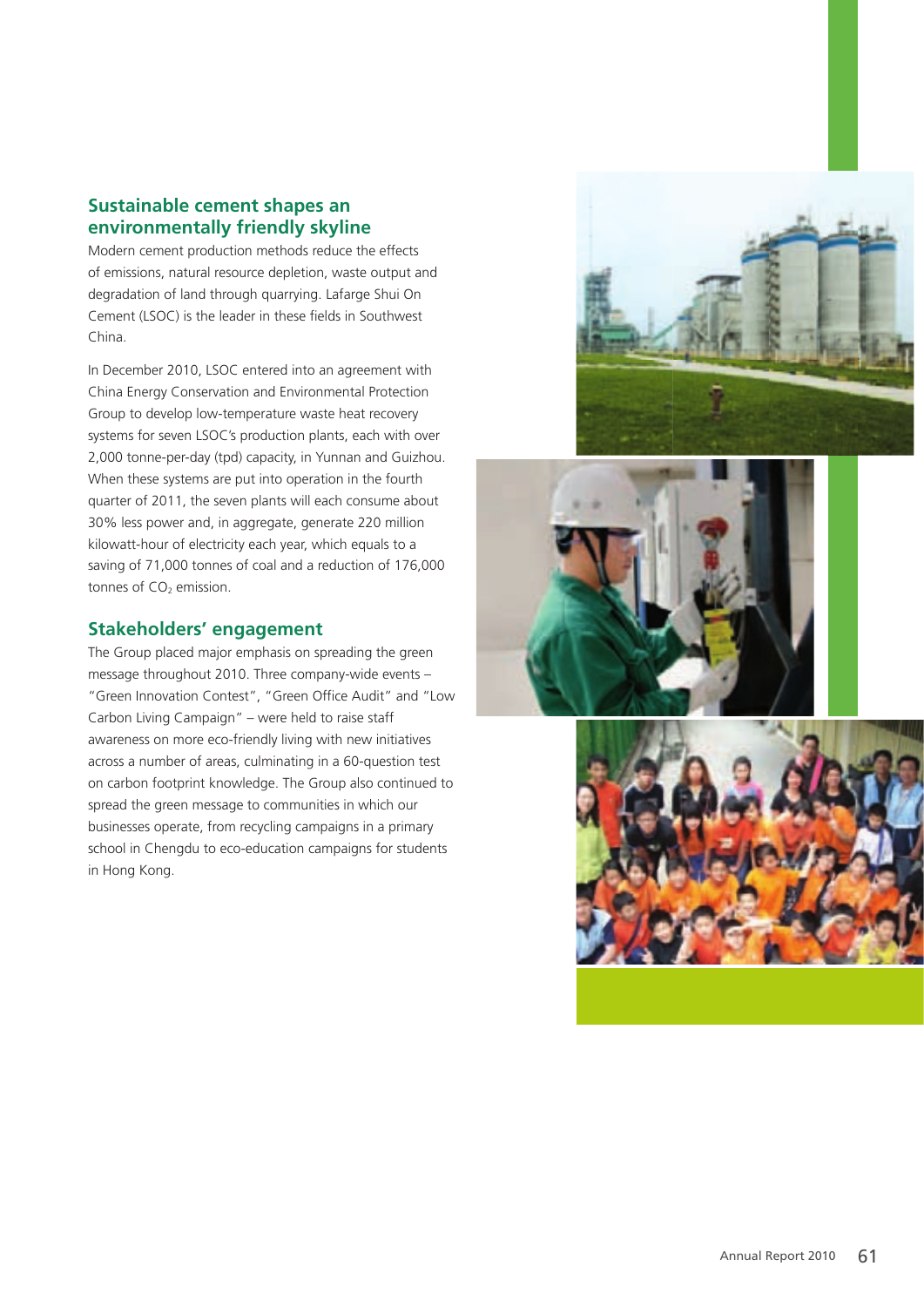## CORPORATE SOCIAL RESPONSIBILITY REPORT CSR AND THE COMMUNITY

## **CSR and the community**

SOCAM is engaged in a wide range of initiatives to help the less privileged in society and promote education in Hong Kong and the Chinese Mainland. By extending the "Shui On – We Care" culture out into the wider community, we are able to contribute our time and expertise, as well as donations, to the needy and the elderly.

### **Promoting volunteering**

We play an active role in encouraging Shui On Group's staff to engage in volunteer services. The Shui On Seagull Club, the employee-run community service unit registered with the HKSAR Government, has been involved with voluntary social services since 1982. Our unceasing efforts in this area gained welcome recognition in 2010, when the newly set-up Hong Kong Outstanding Corporate Citizenship Award of the Hong Kong Productivity Council awarded us the Corporate Volunteer Team Merit Award, the best recognition for our

employees' continued devotion to helping the needy both in Hong Kong and the Chinese Mainland. In 2010, the total of 671 hours SOCAM volunteers contributed to good causes were recognised with a Silver Certificate for Organisations while two of our volunteers were awarded Individual Bronze Certificates from the Volunteer Movement of the Social Welfare Department in Hong Kong.

#### **Good samaritans**

The Shui On Seagull Club has been working with the Hong Kong Young Women's Christian Association since 2009 in a campaign to offer assistance and care to elderly members of the community who are living on their own. Many of them are struggling financially or having chronic diseases and receive little help from society. To raise their living standards, our volunteers have helped organise a number of events to cheer up these under-privileged elderly citizens. Festive gatherings and outings were arranged during 2010, and we have brought laughter to some 60 retirees.

|               | $\overline{3}$ | 6 | 9  | 12 |
|---------------|----------------|---|----|----|
| $\mathcal{P}$ |                |   | 10 | 13 |
|               | 5              | 8 | 11 | 14 |

- 1. Shui On Seagull Club was awarded Hong Kong Outstanding Corporate Citizenship Award – Corporate Volunteer Team Merit Award
- 2. Food Bank Project
- 3. Membership programme of The University of Hong Kong
- 4. Joint-city Rural Education Project in Chongqing
- 5. SOCAM and its subsidiaries were awarded Caring Company Logos
- 6. Run-up Two ifc Charity Race
- 7. Shui On Seagull Club Charity Walk 2010
- 8. SOCAM Employee Blood Donation Day
- 9. Volunteers read quality story books to children 10. Tai O Stilt House Restoration and Community Development Project of Habitat for Humanity China
- 11. Joint-city Rural Education Project in Guangzhou
- 12. WWF-Hong Kong Corporate Membership Programme
- 13. Environmental education campaign and donation to Chengdu primary school
- 14. New year visit to Huangnichuan Primary School in Dalian

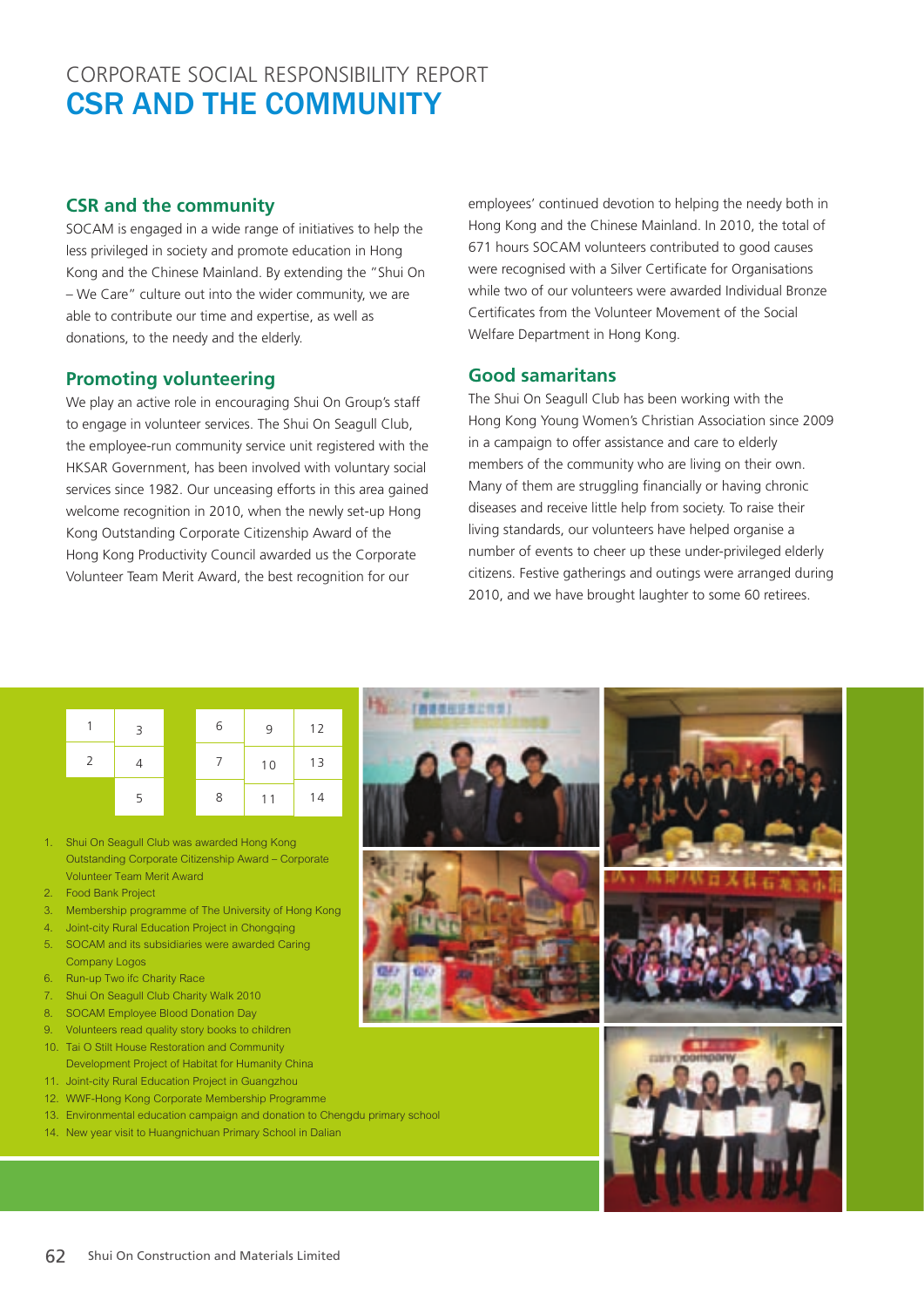As well as participating in ongoing projects, in collaboration with other established charities and foundations, our dedicated staff also raised money and materials for good causes. These included joining activities to raise money for Haiti Earthquake Relief, the Hong Kong Cancer Fund, The Salvation Army, The Community Chest of Hong Kong and the Hospital Authority Health InfoWorld. For in-kind donation, we collected food items among our employees to support a Food Bank project and organised blood donation, used clothes and computer donations in response to the direct and basic needs of the deprived members of our communities.

#### **Utilising our expertise for a good cause**

SOCAM strives to contribute in small ways that can make a big difference, especially with the professional skills and knowledge we can offer. Using their considerable engineering expertise, staff in Chengdu have helped rebuild a local kindergarten that collapsed in the Sichuan earthquake. In Hong Kong, staff worked with the Habitat for Humanity

China in the Tai O Stilt House Restoration and Community Development Programme, volunteering their construction skills and suggesting better ways of execution. We launched rural education programmes in Guangzhou and Chongqing, to bring extra curricular education to local students, while Chengdu staff returned to an earthquake-shattered primary school after it was rebuilt, with donations from the Group. In Hong Kong, library donations were also made and read-aloud training was organised for children to serve families which do not have access to quality books.

As avid supporters of education, our top management is actively involved in the Mentorship Programme of the Faculty of Business and Economics at The University of Hong Kong, coaching a number of university students during the year. Our Annual Charity Walk raised funds to support the library and training programmes of Bring Me A Book Hong Kong to spread knowledge through reading to many parts of our community.

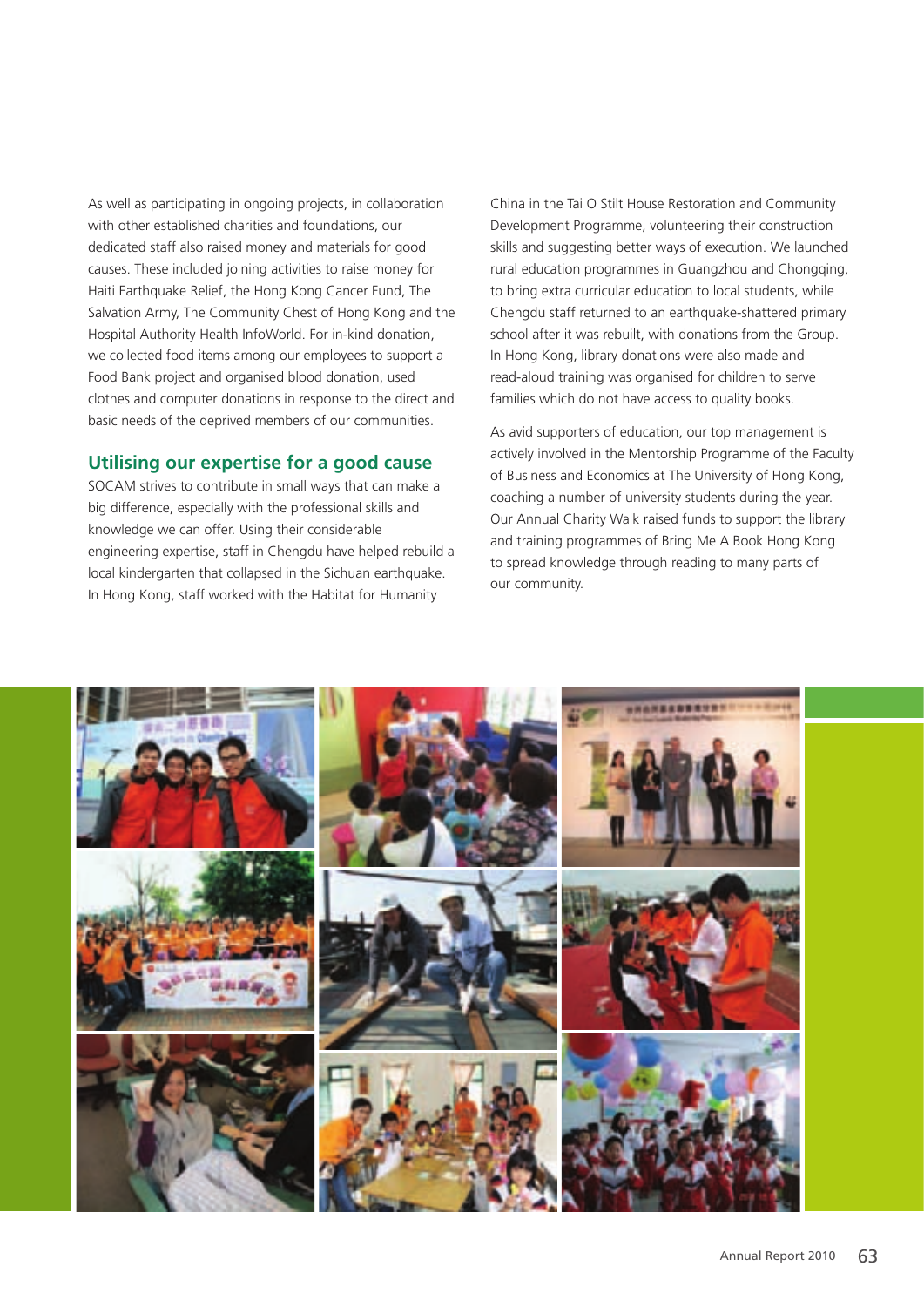## CORPORATE SOCIAL RESPONSIBILITY REPORT CSR AND OUR PEOPLE

## **CSR and our people**

SOCAM seeks to create a working environment that helps to attract and retain talented individuals and foster a strong sense of team spirit. This manifests itself in a number of ways, including putting site safety as a priority, facilitating personal development and promoting a healthy work-life balance.

### **Safety always comes first**

We continue to be one of the safest major companies in the construction industry in Hong Kong, with an exceptionally low accident rate of 5.72 cases per 1,000 workers in 2010. This compares very favourably with the Hong Kong construction industry average of 55 cases per 1,000 workers in 2009. We strive to improve safety performance by engaging contractors through a number of effective initiatives in workers' site practices:

- Behaviour observation by a Behavioural-based Safety (BBS) Working Group was conducted and a BBS briefing to subcontractors' safety representatives was given.
- To recognise the top safety performers, a picnic for model workers in safety concerns was held in April with a total of 170 participants including safety prefects and workers with their family members. A model worker in safety was elected monthly for each site.
- Specific training on safe operation of tower cranes and material hoists was offered to operators.

Health and safety also extends to the office environment where indoor air quality has become an important concern in modern life as most people spend more than 70% of their time indoors. To ensure a healthy environment for our valued employees, SOCAM conducted an on-site assessment of the indoor air quality at its Hong Kong Office according to the Guidance Notes for the Management of Indoor Air Quality in Offices and Public Places of the HKSAR Government.

The Group conducted a total of 11 compliance audits and 12 management audits in Hong Kong in 2010 to verify the effectiveness of management functions governed by the Health, Safety and Environment Management System and for compliance with the Factories and Industrial Undertakings Ordinance (Safety Management) Regulations. We also conducted external audits including ISO 14001, OHSAS 18001 and regular safety audits by independent auditors for construction sites every three months.

#### Accident rates (2001-2010)